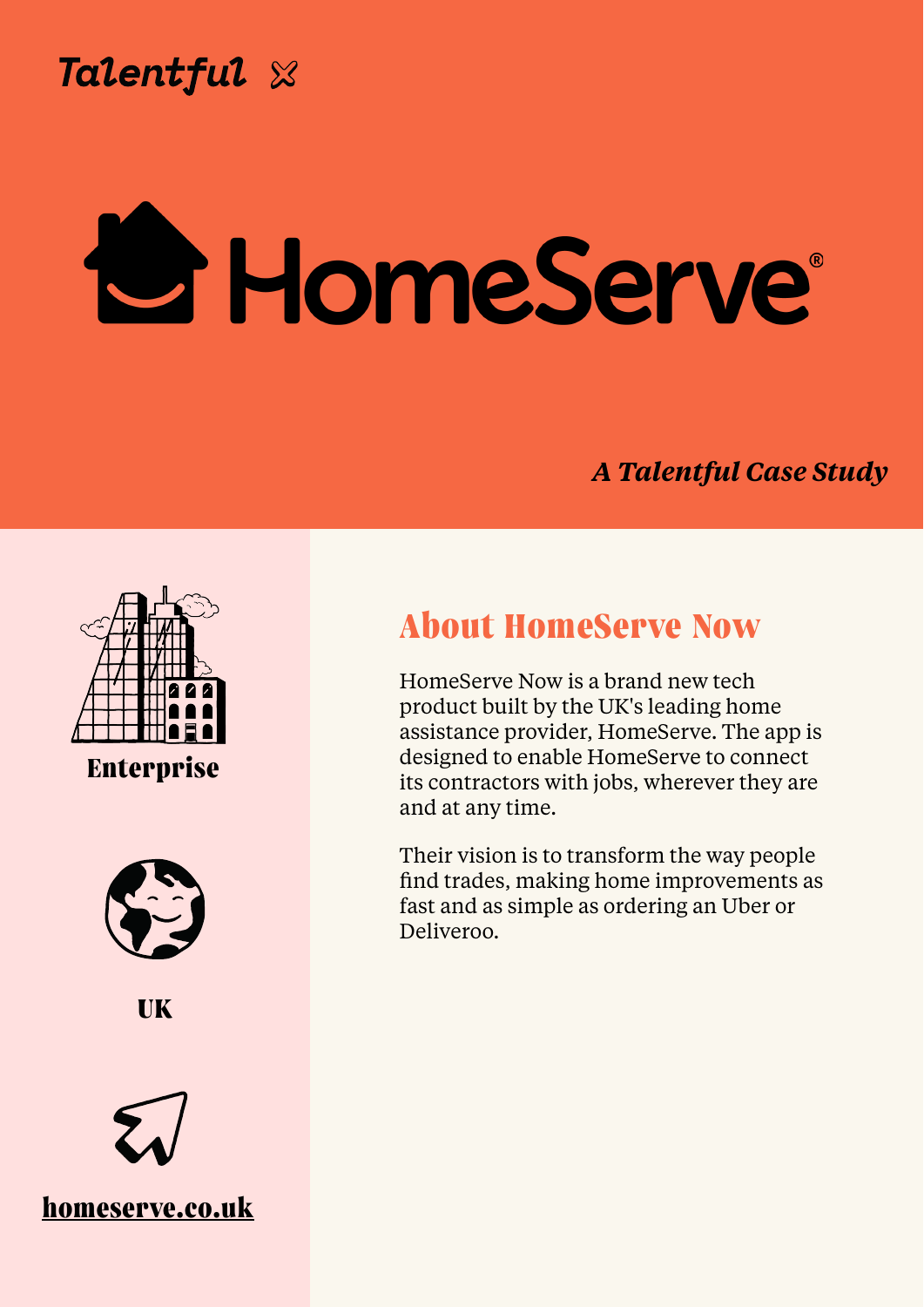

HomeServe Now was effectively a blank canvas for a consultancy project. With no processes in place or ability to plan around team growth, the options for what could be done to set HomeServe Now up for success were practically endless.

To increase confidence in their own ability to hire, the HomeServe Now team would first need to be brought up to speed on how to build sourcing strategies. They'd also need to learn about relevant recruitment metrics like 'time to hire' and the crucial role these metrics play in sustainable growth.



- Knowledge of workforce planning to create a structured, balanced, and resistant engineering department.
- Role prioritisation to help HomeServe Now understand how to hire efficiently and in line with product release priorities.
- Market mapping.
- A sourcing plan to inform finding candidates in a structured way.
- Interview structuring.
- An onboarding plan.

It was clear from the outset of the partnership that the most productive route forward would be to create clear processes and a detailed plan for hiring. Talentful worked with HomeServe Now's Managing Director, Linda Ghodbani, on the following improvements:

**New product requiring building teams from scratch.**



**Strategies and plans lacking.**



**Training needed for in-house teams to build knowledge of hiring processes.**